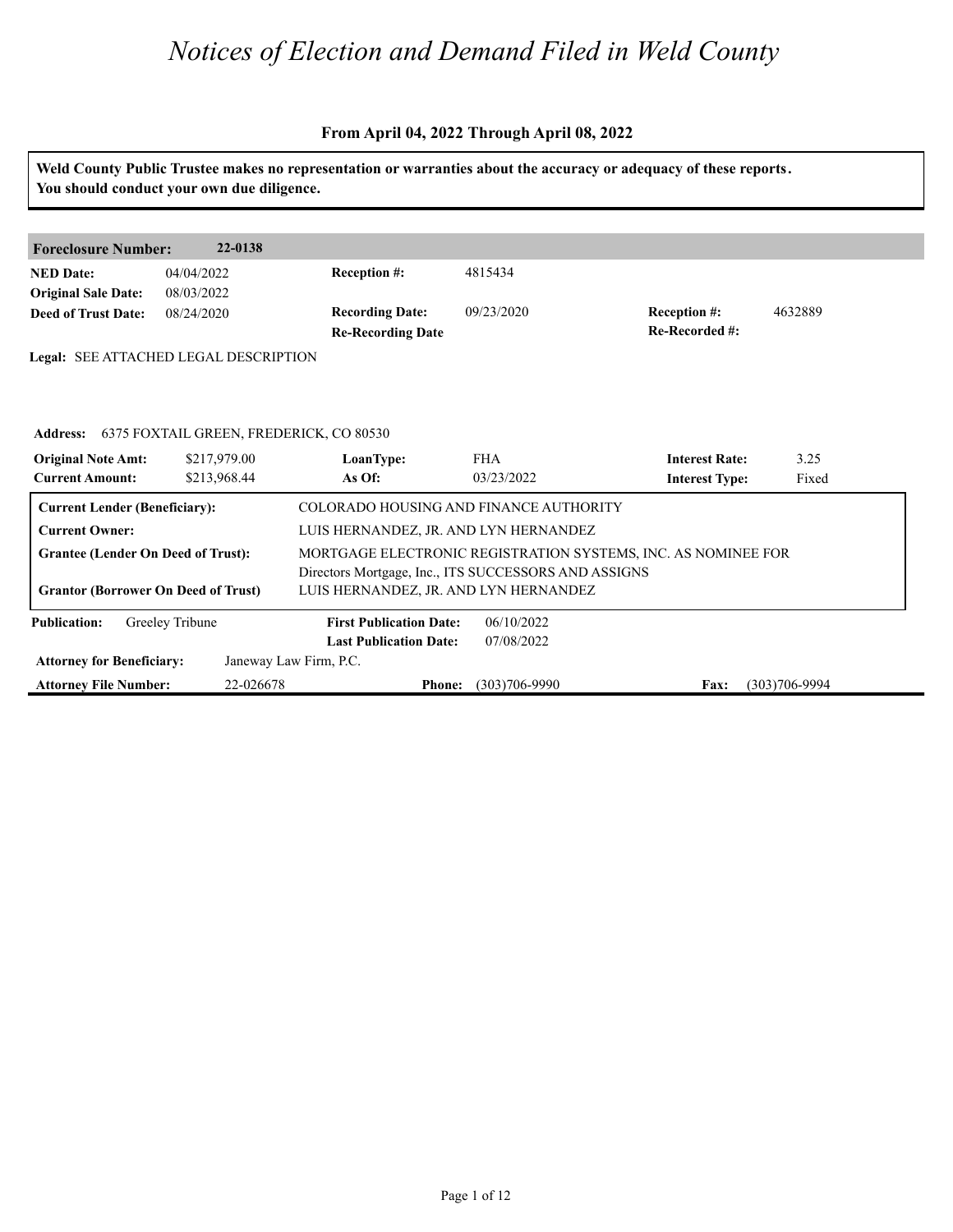#### **From April 04, 2022 Through April 08, 2022**

**Weld County Public Trustee makes no representation or warranties about the accuracy or adequacy of these reports. You should conduct your own due diligence. Foreclosure Number: 22-0139 NED Date: Re-Recorded #: Reception #:** 01/25/2018 4370587 **Re-Recording Date Recording Date: Reception #: Deed of Trust Date:**<br>**Deed of Trust Date: Legal:** LOT 9, BLOCK 10, PHEASANT RUN SUBDIVISION - SECOND FILING, COUNTY OF WELD, STATE OF COLORADO. 04/04/2022 08/03/2022 01/19/2018 4815435 PARCEL ID NUMBER: 095902218009 Address: 4617 1st Street Road, Greeley, CO 80634<br>**Original Note Amt: \$235,554.00 LoanType:<br>Current Amount: \$225,465.44 As Of: IoanType:** FHA **Interest Rate:** 4.875<br> **As Of:** 03/29/2022 **Interest Type:** Fixed **LoanType:** \$235,554.00 \$225,465.44 FHA **Interest Rate:** 03/29/2022 **Interest Type:** 4.875 Fixed **Current Lender (Beneficiary):** COLORADO HOUSING AND FINANCE AUTHORITY **Current Owner:** Jesus Manuel Martinez Robles **Grantee (Lender On Deed of Trust):** MORTGAGE ELECTRONIC REGISTRATION SYSTEMS, INC. AS NOMINEE FOR FAIRWAY INDEPENDENT MORTGAGE CORPORATION, ITS SUCCESSORS AND ASSIGNS **Grantor (Borrower On Deed of Trust)** Jesus Manuel Martinez Robles **Publication: Attorney for Beneficiary: Attorney File Number: Last Publication Date: Phone: Fax:** 22-026826 (303)706-9990 (303)706-9994 **First Publication Date:** Janeway Law Firm, P.C. 06/10/2022 07/08/2022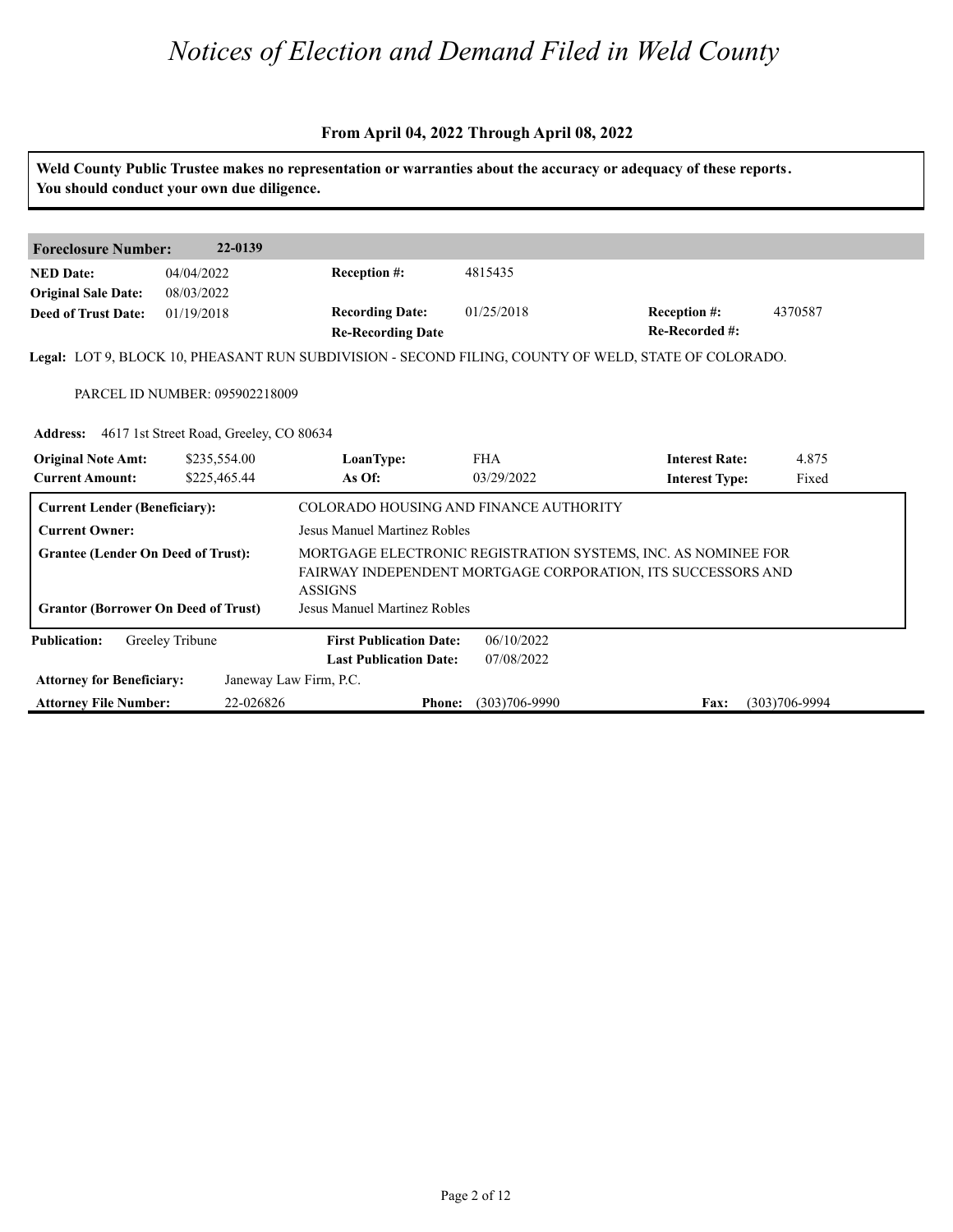|                                                         | You should conduct your own due diligence. |                                                                                                   |                                                                                        | Weld County Public Trustee makes no representation or warranties about the accuracy or adequacy of these reports.                     |                   |  |  |
|---------------------------------------------------------|--------------------------------------------|---------------------------------------------------------------------------------------------------|----------------------------------------------------------------------------------------|---------------------------------------------------------------------------------------------------------------------------------------|-------------------|--|--|
| <b>Foreclosure Number:</b>                              | 22-0140                                    |                                                                                                   |                                                                                        |                                                                                                                                       |                   |  |  |
| <b>NED Date:</b><br><b>Original Sale Date:</b>          | 04/05/2022<br>08/03/2022                   | Reception #:                                                                                      | 4815894                                                                                |                                                                                                                                       |                   |  |  |
| <b>Deed of Trust Date:</b>                              | 10/03/2017                                 | <b>Recording Date:</b><br><b>Re-Recording Date</b>                                                | 10/04/2017                                                                             | Reception #:<br>Re-Recorded #:                                                                                                        | 4341620           |  |  |
| Colorado                                                |                                            |                                                                                                   |                                                                                        | Legal: Lots Forty-Three (43) and Forty-Four (44), in Block Six(6), Arlington Heights in the City of Greeley, County of Weld, State of |                   |  |  |
|                                                         | Address: 1714 7th Ave, Greeley, CO 80631   |                                                                                                   |                                                                                        |                                                                                                                                       |                   |  |  |
| <b>Original Note Amt:</b><br><b>Current Amount:</b>     | \$224,852.00<br>\$209,220.04               | LoanType:<br>As Of:                                                                               | <b>FHA</b><br>03/30/2022                                                               | <b>Interest Rate:</b><br><b>Interest Type:</b>                                                                                        | 3.75<br>Fixed     |  |  |
| <b>Current Lender (Beneficiary):</b>                    |                                            | Lakeview Loan Servicing, LLC                                                                      |                                                                                        |                                                                                                                                       |                   |  |  |
| <b>Current Owner:</b>                                   |                                            | Mauricio Loma                                                                                     |                                                                                        |                                                                                                                                       |                   |  |  |
| <b>Grantee (Lender On Deed of Trust):</b>               |                                            |                                                                                                   | Mortgage Electronic Registration Systems, Inc., as Beneficiary, as nominee for Stearns |                                                                                                                                       |                   |  |  |
| <b>Grantor (Borrower On Deed of Trust)</b>              |                                            | Lending, LLC, its successors and assigns<br>Mauricio Loma                                         |                                                                                        |                                                                                                                                       |                   |  |  |
| <b>Publication:</b><br><b>Attorney for Beneficiary:</b> | Greeley Tribune                            | <b>First Publication Date:</b><br><b>Last Publication Date:</b><br>HALLIDAY, WATKINS & MANN, P.C. | 06/10/2022<br>07/08/2022                                                               |                                                                                                                                       |                   |  |  |
| <b>Attorney File Number:</b>                            | CO11476                                    | <b>Phone:</b>                                                                                     | $(303)$ 27-40155                                                                       | <b>Fax:</b>                                                                                                                           | $(303)$ 27-40159  |  |  |
| <b>Foreclosure Number:</b>                              | 22-0141                                    |                                                                                                   |                                                                                        |                                                                                                                                       |                   |  |  |
| <b>NED Date:</b>                                        | 04/05/2022                                 | <b>Reception #:</b>                                                                               | 4815895                                                                                |                                                                                                                                       |                   |  |  |
| <b>Original Sale Date:</b>                              | 08/03/2022                                 |                                                                                                   |                                                                                        |                                                                                                                                       |                   |  |  |
| <b>Deed of Trust Date:</b>                              | 07/10/2015                                 | <b>Recording Date:</b><br><b>Re-Recording Date</b>                                                | 07/13/2015                                                                             | Reception #:<br>Re-Recorded #:                                                                                                        | 4124134           |  |  |
|                                                         |                                            | Legal: LOTS 31. AND 32, BLOCK 68, TOWN OF MILLIKEN, COUNTY OF WELD, STATE OF COLORADO             |                                                                                        |                                                                                                                                       |                   |  |  |
|                                                         |                                            |                                                                                                   |                                                                                        |                                                                                                                                       |                   |  |  |
| <b>Address:</b>                                         | 200 S ETHEL AVENUE, MILLIKEN, CO 80543     |                                                                                                   |                                                                                        |                                                                                                                                       |                   |  |  |
| <b>Original Note Amt:</b>                               | \$181,649.00                               | LoanType:                                                                                         | <b>FHA</b>                                                                             | <b>Interest Rate:</b>                                                                                                                 | 5                 |  |  |
| <b>Current Amount:</b>                                  | \$162,776.58                               | As Of:                                                                                            | 03/29/2022                                                                             | <b>Interest Type:</b>                                                                                                                 | Fixed             |  |  |
| <b>Current Lender (Beneficiary):</b>                    |                                            | COLORADO HOUSING AND FINANCE AUTHORITY                                                            |                                                                                        |                                                                                                                                       |                   |  |  |
| <b>Current Owner:</b>                                   |                                            | CARLOS A. MORALES AND REANEL D MORALES                                                            |                                                                                        |                                                                                                                                       |                   |  |  |
| <b>Grantee (Lender On Deed of Trust):</b>               |                                            | MORTGAGE ELECTRONIC REGISTRATION SYSTEMS, INC. AS NOMINEE FOR                                     |                                                                                        |                                                                                                                                       |                   |  |  |
| <b>Grantor (Borrower On Deed of Trust)</b>              |                                            | ENVOY MORTGAGE, LTD, ITS SUCCESSORS AND ASSIGNS<br>CARLOS A. MORALES AND REANEL D MORALES         |                                                                                        |                                                                                                                                       |                   |  |  |
| <b>Publication:</b>                                     | Greeley Tribune                            | <b>First Publication Date:</b><br><b>Last Publication Date:</b>                                   | 06/10/2022<br>07/08/2022                                                               |                                                                                                                                       |                   |  |  |
| <b>Attorney for Beneficiary:</b>                        |                                            | Janeway Law Firm, P.C.                                                                            |                                                                                        |                                                                                                                                       |                   |  |  |
| <b>Attorney File Number:</b>                            | 18-018831                                  | <b>Phone:</b>                                                                                     | $(303)706 - 9990$                                                                      | <b>Fax:</b>                                                                                                                           | $(303)706 - 9994$ |  |  |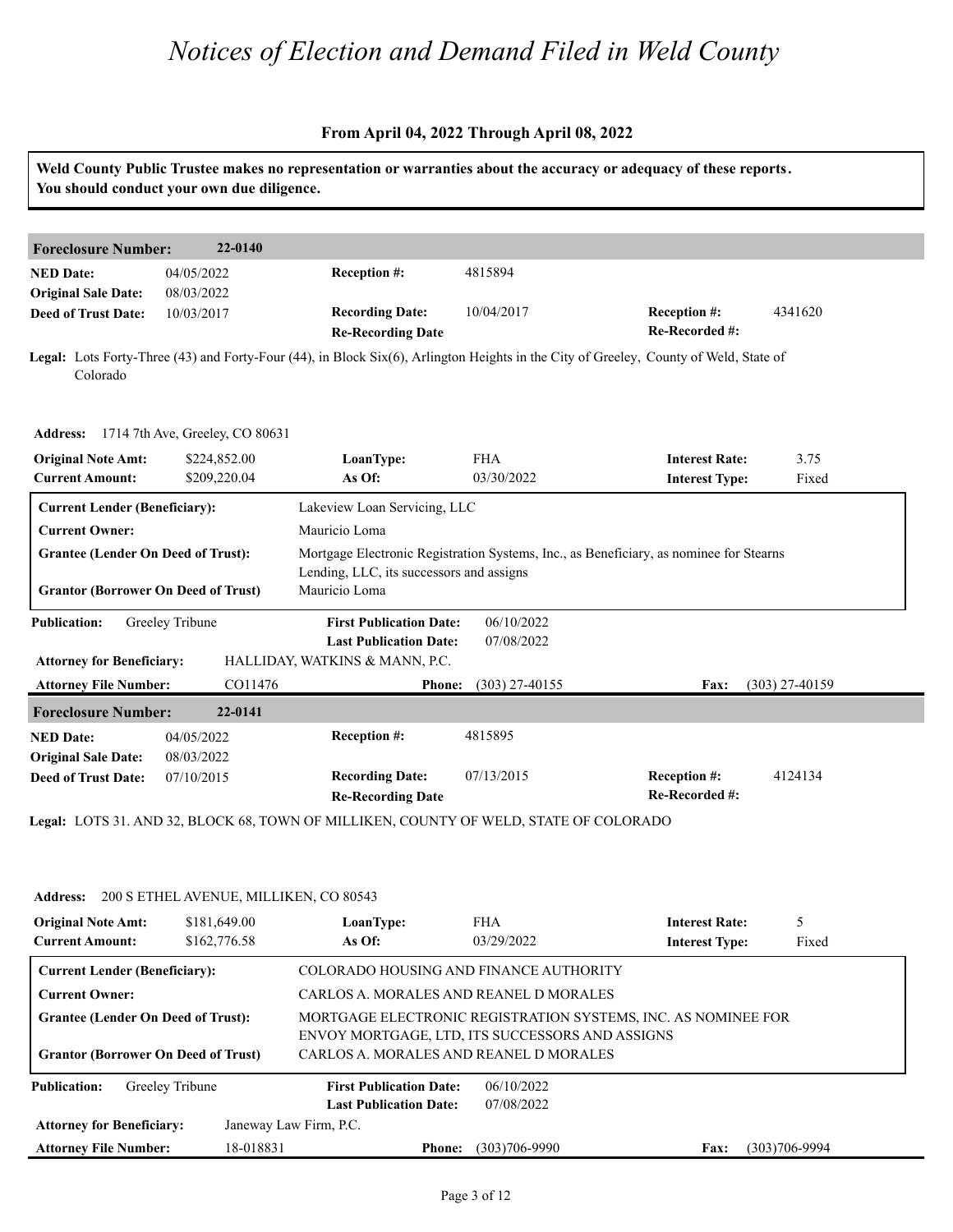|                                                                                         | You should conduct your own due diligence.   |                                                                                                                         |                           | Weld County Public Trustee makes no representation or warranties about the accuracy or adequacy of these reports.          |                   |
|-----------------------------------------------------------------------------------------|----------------------------------------------|-------------------------------------------------------------------------------------------------------------------------|---------------------------|----------------------------------------------------------------------------------------------------------------------------|-------------------|
| <b>Foreclosure Number:</b>                                                              | 22-0142                                      |                                                                                                                         |                           |                                                                                                                            |                   |
| <b>NED Date:</b><br><b>Original Sale Date:</b>                                          | 04/05/2022<br>08/03/2022                     | Reception #:                                                                                                            | 4815896                   |                                                                                                                            |                   |
| <b>Deed of Trust Date:</b>                                                              | 08/21/2018                                   | <b>Recording Date:</b><br><b>Re-Recording Date</b>                                                                      | 08/22/2018                | <b>Reception #:</b><br>Re-Recorded #:                                                                                      | 4425012           |
|                                                                                         |                                              | Legal: LOT 2, BLOCK 1, HIGHPLAINS FILING NO. 2, COUNTY OF WELD, STATE OF COLORADO.                                      |                           |                                                                                                                            |                   |
| APN#: 147136434002                                                                      |                                              |                                                                                                                         |                           |                                                                                                                            |                   |
|                                                                                         | Address: 325 RAVINE WAY, LOCHBUIE, CO 80603  |                                                                                                                         |                           |                                                                                                                            |                   |
| <b>Original Note Amt:</b><br><b>Current Amount:</b>                                     | \$273,198.00<br>\$265,313.38                 | LoanType:<br>As Of:                                                                                                     | <b>FHA</b><br>03/30/2022  | <b>Interest Rate:</b><br><b>Interest Type:</b>                                                                             | 4.75<br>Fixed     |
| <b>Current Lender (Beneficiary):</b>                                                    |                                              | COLORADO HOUSING AND FINANCE AUTHORITY                                                                                  |                           |                                                                                                                            |                   |
| <b>Current Owner:</b>                                                                   |                                              | CLIFFORD ELDON BALL, JR                                                                                                 |                           |                                                                                                                            |                   |
| <b>Grantee (Lender On Deed of Trust):</b><br><b>Grantor (Borrower On Deed of Trust)</b> |                                              | CLIFFORD ELDON BALL, JR                                                                                                 |                           | MORTGAGE ELECTRONIC REGISTRATION SYSTEMS, INC. AS NOMINEE FOR<br>UNIVERSAL LENDING CORPORATION, ITS SUCCESSORS AND ASSIGNS |                   |
| <b>Publication:</b><br><b>Attorney for Beneficiary:</b>                                 | Greeley Tribune                              | <b>First Publication Date:</b><br><b>Last Publication Date:</b><br>Janeway Law Firm, P.C.                               | 06/10/2022<br>07/08/2022  |                                                                                                                            |                   |
| <b>Attorney File Number:</b>                                                            | 22-027134                                    | <b>Phone:</b>                                                                                                           | $(303)706 - 9990$         | Fax:                                                                                                                       | $(303)706 - 9994$ |
| <b>Foreclosure Number:</b>                                                              | 22-0143                                      |                                                                                                                         |                           |                                                                                                                            |                   |
| <b>NED Date:</b>                                                                        | 04/05/2022                                   | Reception #:                                                                                                            | 4815897                   |                                                                                                                            |                   |
| <b>Original Sale Date:</b><br><b>Deed of Trust Date:</b>                                | 08/03/2022<br>02/14/2020                     | <b>Recording Date:</b><br><b>Re-Recording Date</b>                                                                      | 02/19/2020                | Reception #:<br>Re-Recorded #:                                                                                             | 4567546           |
| <b>COLORADO</b>                                                                         |                                              |                                                                                                                         |                           | Legal: LOT 6, BLOCK 8, HUNTER HILL SUBDIVISION PHASE 1, TOWN OF SEVERANCE, COUNTY OF WELD, STATE OF                        |                   |
| APN #: 080701211006                                                                     | Address: 415 3rd Street, Severance, CO 80546 |                                                                                                                         |                           |                                                                                                                            |                   |
| <b>Original Note Amt:</b><br><b>Current Amount:</b>                                     | \$391,991.00<br>\$383,495.51                 | LoanType:<br>As Of:                                                                                                     | <b>FNMA</b><br>08/01/2021 | <b>Interest Rate:</b><br><b>Interest Type:</b>                                                                             | 4.5<br>Fixed      |
| <b>Current Lender (Beneficiary):</b>                                                    |                                              | COLORADO HOUSING AND FINANCE AUTHORITY                                                                                  |                           |                                                                                                                            |                   |
| <b>Current Owner:</b>                                                                   |                                              | Rivera Altamirano, Edgar, A                                                                                             |                           |                                                                                                                            |                   |
| <b>Grantee (Lender On Deed of Trust):</b>                                               |                                              | MORTGAGE ELECTRONIC REGISTRATION SYSTEMS, INC. AS NOMINEE FOR DHI<br>MORTGAGE COMPANY, LTD., ITS SUCCESSORS AND ASSIGNS |                           |                                                                                                                            |                   |
| <b>Grantor (Borrower On Deed of Trust)</b>                                              |                                              | Edgar A Rivera Altamirano                                                                                               |                           |                                                                                                                            |                   |
| <b>Publication:</b>                                                                     | Greeley Tribune                              | <b>First Publication Date:</b><br><b>Last Publication Date:</b>                                                         | 06/10/2022<br>07/08/2022  |                                                                                                                            |                   |
| <b>Attorney for Beneficiary:</b>                                                        |                                              | Janeway Law Firm, P.C.                                                                                                  |                           |                                                                                                                            |                   |
| <b>Attorney File Number:</b>                                                            | 22-026666                                    |                                                                                                                         | Phone: (303)706-9990      | <b>Fax:</b>                                                                                                                | $(303)706 - 9994$ |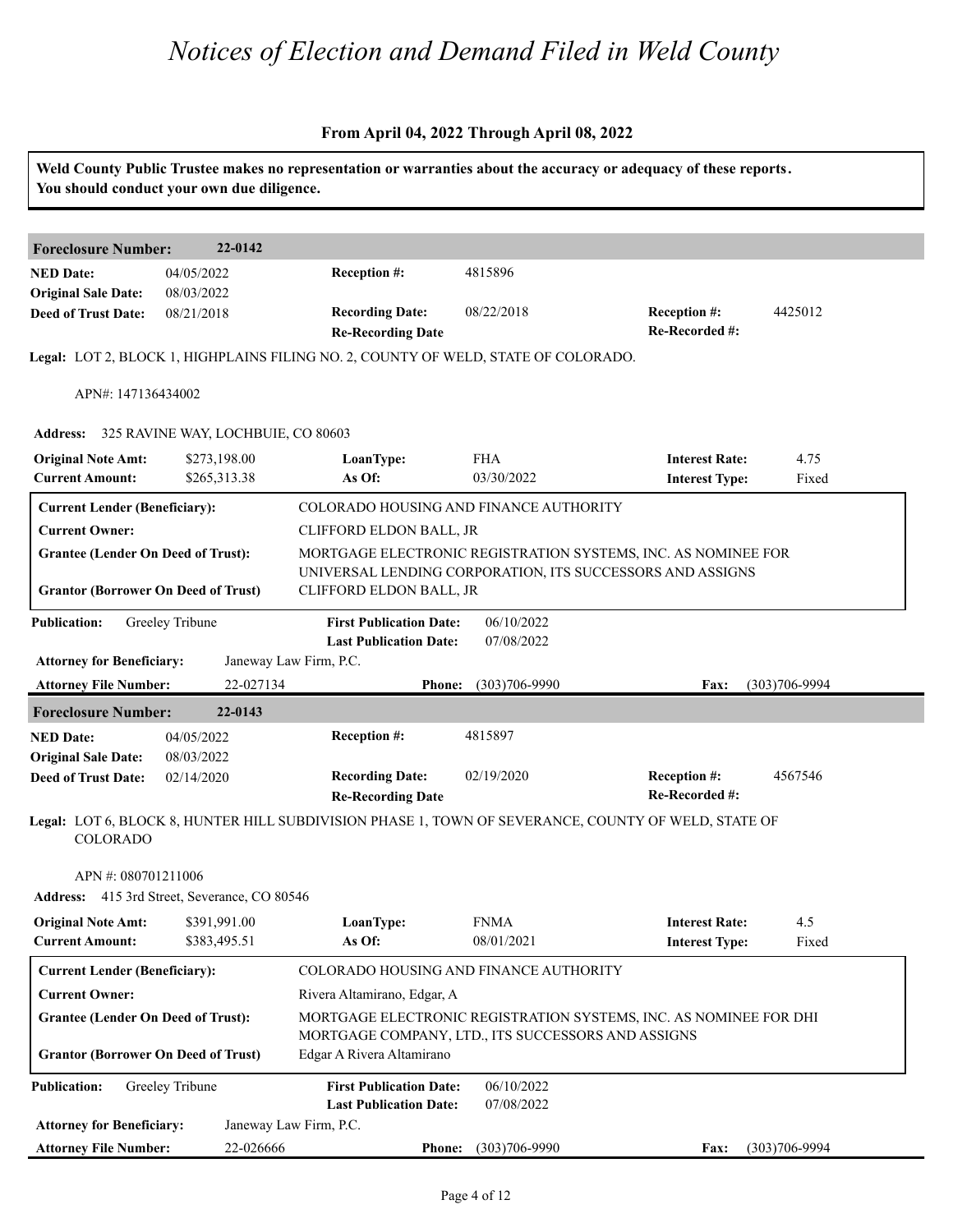|                                                                                         | You should conduct your own due diligence. |                                                                 | Weld County Public Trustee makes no representation or warranties about the accuracy or adequacy of these reports. |                                                |                    |
|-----------------------------------------------------------------------------------------|--------------------------------------------|-----------------------------------------------------------------|-------------------------------------------------------------------------------------------------------------------|------------------------------------------------|--------------------|
| <b>Foreclosure Number:</b>                                                              | 22-0144                                    |                                                                 |                                                                                                                   |                                                |                    |
| <b>NED Date:</b><br><b>Original Sale Date:</b>                                          | 04/05/2022<br>08/03/2022                   | Reception #:                                                    | 4815898                                                                                                           |                                                |                    |
| <b>Deed of Trust Date:</b>                                                              | 08/10/2020                                 | <b>Recording Date:</b><br><b>Re-Recording Date</b>              | 08/13/2020                                                                                                        | Reception #:<br>Re-Recorded #:                 | 4618767            |
|                                                                                         |                                            |                                                                 | Legal: LOT 12, BLOCK 26, HIGHPLAINS FILING NO. 3, COUNTY OF WELD, STATE OF COLORADO.                              |                                                |                    |
| Address: 337 Shenandoah Way, Lochbuie, CO 80603-7769                                    |                                            |                                                                 |                                                                                                                   |                                                |                    |
| <b>Original Note Amt:</b><br><b>Current Amount:</b>                                     | \$316,979.00<br>\$310,632.72               | LoanType:<br>As Of:                                             | <b>FHA</b><br>10/01/2021                                                                                          | <b>Interest Rate:</b><br><b>Interest Type:</b> | 3.25<br>Fixed      |
| <b>Current Lender (Beneficiary):</b>                                                    |                                            |                                                                 | COLORADO HOUSING AND FINANCE AUTHORITY                                                                            |                                                |                    |
| <b>Current Owner:</b>                                                                   |                                            | Diederich, Darren, R                                            |                                                                                                                   |                                                |                    |
| <b>Grantee (Lender On Deed of Trust):</b>                                               |                                            |                                                                 | MORTGAGE ELECTRONIC REGISTRATION SYSTEMS, INC. AS NOMINEE FOR                                                     |                                                |                    |
| <b>Grantor (Borrower On Deed of Trust)</b>                                              |                                            | Darren R Diederich                                              | CELEBRITY HOME LOANS, LLC., ITS SUCCESSORS AND ASSIGNS                                                            |                                                |                    |
| <b>Publication:</b>                                                                     | Greeley Tribune                            | <b>First Publication Date:</b><br><b>Last Publication Date:</b> | 06/10/2022<br>07/08/2022                                                                                          |                                                |                    |
| <b>Attorney for Beneficiary:</b>                                                        |                                            | Janeway Law Firm, P.C.                                          |                                                                                                                   |                                                |                    |
| <b>Attorney File Number:</b>                                                            | 22-026703                                  | <b>Phone:</b>                                                   | $(303)706 - 9990$                                                                                                 | Fax:                                           | $(303)706 - 9994$  |
| <b>Foreclosure Number:</b>                                                              | 22-0145                                    |                                                                 |                                                                                                                   |                                                |                    |
| <b>NED Date:</b>                                                                        | 04/06/2022                                 | Reception #:                                                    | 4816290                                                                                                           |                                                |                    |
| <b>Original Sale Date:</b><br><b>Deed of Trust Date:</b>                                | 11/16/2022<br>07/26/2007                   | <b>Recording Date:</b><br><b>Re-Recording Date</b>              | 07/27/2007                                                                                                        | Reception #:<br>Re-Recorded #:                 | 3493212            |
|                                                                                         | WELD, STATE OF COLORADO.                   |                                                                 | Legal: THE E 1/2 OF THE SW 1/4 OF SECTIONS 19, TOWNSHIP 7 NORTH, RANGE 63 WESTOF THE 6TH P.M., COUNTY OF          |                                                |                    |
| <b>Address:</b>                                                                         | 30401 WCR 78, EATON, CO 80615              |                                                                 |                                                                                                                   |                                                |                    |
| <b>Original Note Amt:</b>                                                               | \$224,000.00                               | LoanType:                                                       | <b>FNMA</b>                                                                                                       | <b>Interest Rate:</b>                          | 9.050              |
| <b>Current Amount:</b>                                                                  | \$189,580.61                               | As Of:                                                          | 03/31/2022                                                                                                        | <b>Interest Type:</b>                          | Fixed              |
| <b>Current Lender (Beneficiary):</b>                                                    |                                            | U.S. BANK NATIONAL ASSOCIATION                                  |                                                                                                                   |                                                |                    |
| <b>Current Owner:</b>                                                                   |                                            |                                                                 | JORGE CONTRERAS AND GAUDALIA CONTRERAS                                                                            |                                                |                    |
| <b>Grantee (Lender On Deed of Trust):</b><br><b>Grantor (Borrower On Deed of Trust)</b> |                                            | <b>U.S. BANK NATIONAL ASSOCIATION ND</b>                        | JORGE CONTRERAS AND GUADALIA CONTRERAS                                                                            |                                                |                    |
| <b>Publication:</b>                                                                     | Greeley Tribune                            | <b>First Publication Date:</b><br><b>Last Publication Date:</b> |                                                                                                                   |                                                |                    |
| <b>Attorney for Beneficiary:</b>                                                        |                                            | Barrett, Frappier & Weisserman, LLP                             |                                                                                                                   |                                                |                    |
| <b>Attorney File Number:</b>                                                            | 00000009448259                             |                                                                 | <b>Phone:</b> (303)350-3711                                                                                       |                                                | Fax: (303)813-1107 |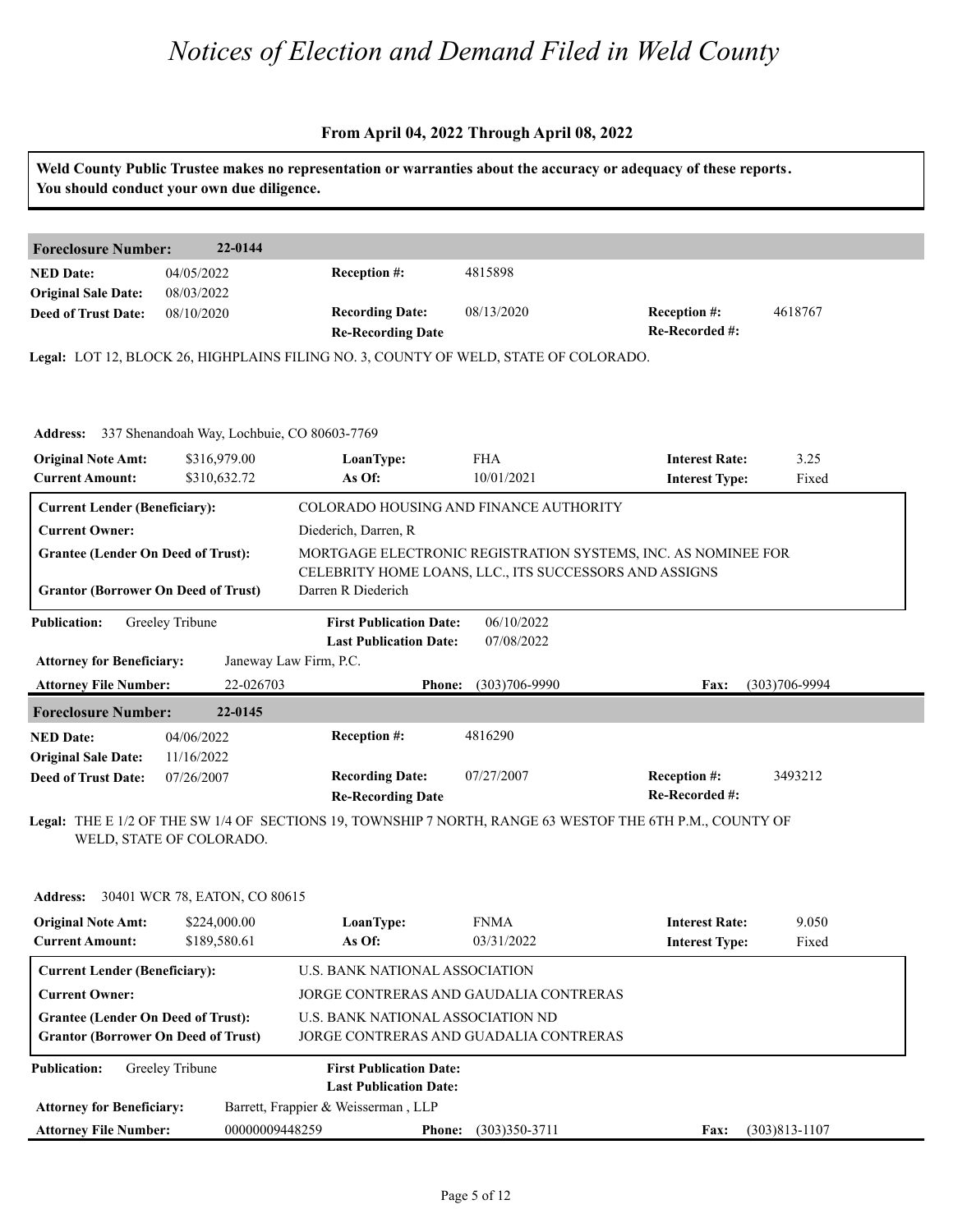|                                                | You should conduct your own due diligence.     |                                                                                          |                                        | Weld County Public Trustee makes no representation or warranties about the accuracy or adequacy of these reports. |            |  |
|------------------------------------------------|------------------------------------------------|------------------------------------------------------------------------------------------|----------------------------------------|-------------------------------------------------------------------------------------------------------------------|------------|--|
|                                                |                                                |                                                                                          |                                        |                                                                                                                   |            |  |
| <b>Foreclosure Number:</b>                     | 22-0146                                        |                                                                                          |                                        |                                                                                                                   |            |  |
| <b>NED</b> Date:<br><b>Original Sale Date:</b> | 04/06/2022<br>08/03/2022                       | Reception #:                                                                             | 4816291                                |                                                                                                                   |            |  |
| <b>Deed of Trust Date:</b>                     | 02/04/2013                                     | <b>Recording Date:</b><br><b>Re-Recording Date</b>                                       | 02/05/2013                             | Reception #:<br>Re-Recorded #:                                                                                    | 3908116    |  |
|                                                |                                                | Legal: LOT 27, BLOCK 7, WINDSOR WEST, TOWN OF WINDSOR, COUNTY OF WELD, STATE OF COLORAOD |                                        |                                                                                                                   |            |  |
|                                                |                                                |                                                                                          |                                        |                                                                                                                   |            |  |
|                                                |                                                |                                                                                          |                                        |                                                                                                                   |            |  |
|                                                | Address: 580 SYCAMORE DRIVE, WINDSOR, CO 80550 |                                                                                          |                                        |                                                                                                                   |            |  |
| <b>Original Note Amt:</b>                      | \$133,170.00                                   | LoanType:                                                                                | <b>FHA</b>                             | <b>Interest Rate:</b>                                                                                             | 3.75       |  |
| <b>Current Amount:</b>                         | \$115,222.61                                   | As Of:                                                                                   | 03/30/2022                             | <b>Interest Type:</b>                                                                                             | Adjustable |  |
| <b>Current Lender (Beneficiary):</b>           |                                                |                                                                                          | COLORADO HOUSING AND FINANCE AUTHORITY |                                                                                                                   |            |  |
| <b>Current Owner:</b>                          |                                                | BRYAN JOSEPH EDWIN PALUMBO                                                               |                                        |                                                                                                                   |            |  |
| <b>Grantee (Lender On Deed of Trust):</b>      |                                                |                                                                                          |                                        | MORTGAGE ELECTRONIC REGISTRATION SYSTEMS, INC. AS NOMINEE FOR                                                     |            |  |
| <b>Grantor (Borrower On Deed of Trust)</b>     |                                                | GUILD MORTGAGE COMPANY, ITS SUCCESSORS AND ASSIGNS                                       |                                        |                                                                                                                   |            |  |
|                                                |                                                | BRYAN JOSEPH EDWIN PALUMBO                                                               |                                        |                                                                                                                   |            |  |
| <b>Publication:</b>                            | Greeley Tribune                                | <b>First Publication Date:</b>                                                           | 06/10/2022                             |                                                                                                                   |            |  |
|                                                |                                                | <b>Last Publication Date:</b>                                                            | 07/08/2022                             |                                                                                                                   |            |  |
| <b>Attorney for Beneficiary:</b>               |                                                | Janeway Law Firm, P.C.                                                                   |                                        |                                                                                                                   |            |  |
|                                                |                                                |                                                                                          |                                        |                                                                                                                   |            |  |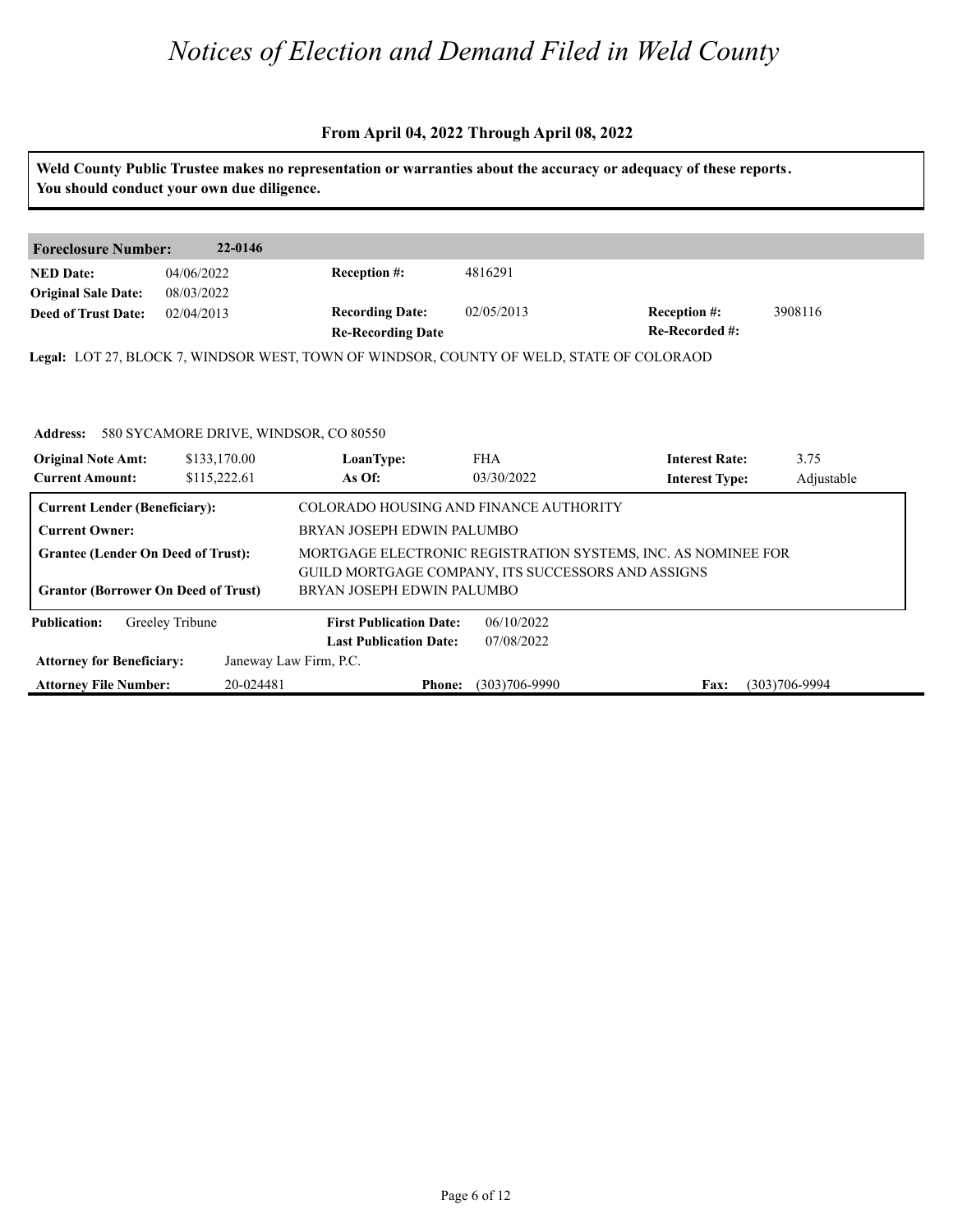| Weld County Public Trustee makes no representation or warranties about the accuracy or adequacy of these reports.<br>You should conduct your own due diligence. |                                               |                                        |                   |                                                                                                                               |                   |  |
|-----------------------------------------------------------------------------------------------------------------------------------------------------------------|-----------------------------------------------|----------------------------------------|-------------------|-------------------------------------------------------------------------------------------------------------------------------|-------------------|--|
|                                                                                                                                                                 |                                               |                                        |                   |                                                                                                                               |                   |  |
| <b>Foreclosure Number:</b>                                                                                                                                      | 22-0147                                       |                                        |                   |                                                                                                                               |                   |  |
| <b>NED Date:</b>                                                                                                                                                | 04/06/2022                                    | <b>Reception #:</b>                    | 4816292           |                                                                                                                               |                   |  |
| <b>Original Sale Date:</b>                                                                                                                                      | 08/03/2022                                    |                                        |                   |                                                                                                                               |                   |  |
| <b>Deed of Trust Date:</b>                                                                                                                                      | 08/23/2018                                    | <b>Recording Date:</b>                 | 08/27/2018        | Reception #:                                                                                                                  | 4426104           |  |
|                                                                                                                                                                 |                                               | <b>Re-Recording Date</b>               |                   | Re-Recorded #:                                                                                                                |                   |  |
| COLORADO.                                                                                                                                                       |                                               |                                        |                   | Legal: LOT 11, BLOCK 2, GREEN MEADOW SUBDIVISION 3RD FILING, CITY OF EVANS, COUNTY OF WELD, STATE OF                          |                   |  |
|                                                                                                                                                                 | PARCEL ID NUMBER: 096130118011                |                                        |                   |                                                                                                                               |                   |  |
|                                                                                                                                                                 | <b>Address:</b> 1615 42ND ST, EVANS, CO 80620 |                                        |                   |                                                                                                                               |                   |  |
| <b>Original Note Amt:</b>                                                                                                                                       | \$250,381.00                                  | LoanType:                              | <b>FHA</b>        | <b>Interest Rate:</b>                                                                                                         | 5.875             |  |
| <b>Current Amount:</b>                                                                                                                                          | \$246,963.15                                  | As Of:                                 | 03/30/2022        | <b>Interest Type:</b>                                                                                                         | Fixed             |  |
| <b>Current Lender (Beneficiary):</b>                                                                                                                            |                                               | COLORADO HOUSING AND FINANCE AUTHORITY |                   |                                                                                                                               |                   |  |
| <b>Current Owner:</b>                                                                                                                                           |                                               | <b>ROCKY HANCOCK</b>                   |                   |                                                                                                                               |                   |  |
| <b>Grantee (Lender On Deed of Trust):</b><br><b>Grantor (Borrower On Deed of Trust)</b>                                                                         |                                               | <b>ASSIGNS</b><br>ROCKY HANCOCK        |                   | MORTGAGE ELECTRONIC REGISTRATION SYSTEMS, INC. AS NOMINEE FOR<br>FAIRWAY INDEPENDENT MORTGAGE CORPORATION, ITS SUCCESSORS AND |                   |  |
|                                                                                                                                                                 |                                               |                                        |                   |                                                                                                                               |                   |  |
| <b>Publication:</b>                                                                                                                                             | Greeley Tribune                               | <b>First Publication Date:</b>         | 06/10/2022        |                                                                                                                               |                   |  |
|                                                                                                                                                                 |                                               | <b>Last Publication Date:</b>          | 07/08/2022        |                                                                                                                               |                   |  |
| <b>Attorney for Beneficiary:</b>                                                                                                                                |                                               | Janeway Law Firm, P.C.                 |                   |                                                                                                                               |                   |  |
| <b>Attorney File Number:</b>                                                                                                                                    | 20-024438                                     | <b>Phone:</b>                          | $(303)706 - 9990$ | <b>Fax:</b>                                                                                                                   | $(303)706 - 9994$ |  |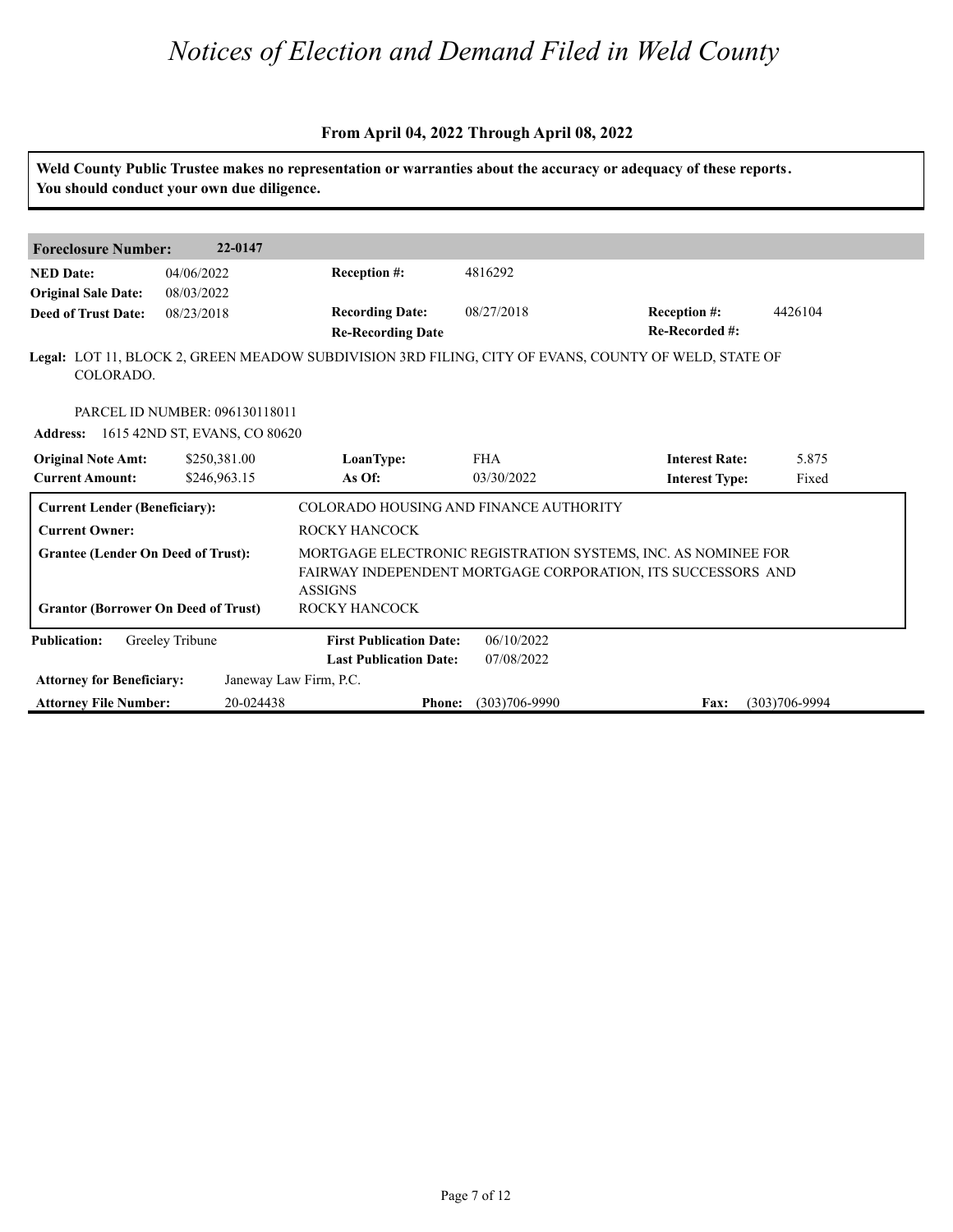#### **From April 04, 2022 Through April 08, 2022**

|                                                     | You should conduct your own due diligence.      |                                                                          |                          | Weld County Public Trustee makes no representation or warranties about the accuracy or adequacy of these reports. |                   |
|-----------------------------------------------------|-------------------------------------------------|--------------------------------------------------------------------------|--------------------------|-------------------------------------------------------------------------------------------------------------------|-------------------|
| <b>Foreclosure Number:</b>                          | 22-0148                                         |                                                                          |                          |                                                                                                                   |                   |
| <b>NED Date:</b><br><b>Original Sale Date:</b>      | 04/07/2022<br>08/10/2022                        | Reception #:                                                             | 4816640                  |                                                                                                                   |                   |
| <b>Deed of Trust Date:</b>                          | 09/17/2020                                      | <b>Recording Date:</b><br><b>Re-Recording Date</b>                       | 09/29/2020               | Reception #:<br>Re-Recorded #:                                                                                    | 4634532           |
|                                                     |                                                 | Legal: Lot 11, Block 2, The Meadows, County of Weld, State of Colorado.  |                          |                                                                                                                   |                   |
|                                                     | Address: 4001 Meadows Ave, Evans, CO 80620-3104 |                                                                          |                          |                                                                                                                   |                   |
| <b>Original Note Amt:</b><br><b>Current Amount:</b> | \$280,300.00<br>\$275,969.35                    | LoanType:<br>As Of:                                                      | VA<br>03/31/2022         | <b>Interest Rate:</b><br><b>Interest Type:</b>                                                                    | 2.25<br>Fixed     |
| <b>Current Lender (Beneficiary):</b>                |                                                 | FREEDOM MORTGAGE CORPORATION                                             |                          |                                                                                                                   |                   |
| <b>Current Owner:</b>                               |                                                 | Glenn H. Banman                                                          |                          |                                                                                                                   |                   |
| <b>Grantee (Lender On Deed of Trust):</b>           |                                                 |                                                                          |                          | MORTGAGE ELECTRONIC REGISTRATION SYSTEMS, INC. AS NOMINEE FOR                                                     |                   |
| <b>Grantor (Borrower On Deed of Trust)</b>          |                                                 | Glenn H. Banman                                                          |                          | FREEDOM MORTGAGE CORPORATION, ITS SUCCESSORS AND ASSIGNS                                                          |                   |
| <b>Publication:</b>                                 | Greeley Tribune                                 | <b>First Publication Date:</b>                                           | 06/17/2022               |                                                                                                                   |                   |
| <b>Attorney for Beneficiary:</b>                    |                                                 | <b>Last Publication Date:</b><br>Janeway Law Firm, P.C.                  | 07/15/2022               |                                                                                                                   |                   |
| <b>Attorney File Number:</b>                        | 22-026968                                       | <b>Phone:</b>                                                            | $(303)706 - 9990$        | Fax:                                                                                                              | $(303)706 - 9994$ |
| <b>Foreclosure Number:</b>                          | 22-0149                                         |                                                                          |                          |                                                                                                                   |                   |
|                                                     |                                                 | Reception #:                                                             | 4816641                  |                                                                                                                   |                   |
| <b>NED Date:</b>                                    | 04/07/2022                                      |                                                                          |                          |                                                                                                                   |                   |
| <b>Original Sale Date:</b>                          | 08/10/2022                                      |                                                                          |                          |                                                                                                                   |                   |
| <b>Deed of Trust Date:</b>                          | 10/20/2011                                      | <b>Recording Date:</b><br><b>Re-Recording Date</b>                       | 10/21/2011               | Reception #:<br>Re-Recorded #:                                                                                    | 3800326           |
|                                                     |                                                 |                                                                          |                          | Legal: LOT 24, TIMBERLINE ADDITION-FIRST REPLAT, CITY OF EVANS, COUNTY OF WELD STATE OF COLORADO.                 |                   |
| <b>Address:</b>                                     | 3801 Riverside Parkway, Evans, CO 80620         |                                                                          |                          |                                                                                                                   |                   |
| <b>Original Note Amt:</b>                           | \$81,000.00                                     | LoanType:                                                                | Conventional             | <b>Interest Rate:</b>                                                                                             | 4.5               |
| <b>Current Amount:</b>                              | \$64,341.78                                     | As Of:                                                                   | 03/31/2022               | <b>Interest Type:</b>                                                                                             | Fixed             |
| <b>Current Lender (Beneficiary):</b>                |                                                 |                                                                          |                          | CU MEMBERS MORTGAGE, A DIVISION OF COLONIAL SAVINGS, F.A.                                                         |                   |
| <b>Current Owner:</b>                               |                                                 | Elizabeth Gracey                                                         |                          |                                                                                                                   |                   |
| <b>Grantee (Lender On Deed of Trust):</b>           |                                                 |                                                                          |                          | MORTGAGE ELECTRONIC REGISTRATION SYSTEMS, INC. AS NOMINEE FOR                                                     |                   |
| <b>Grantor (Borrower On Deed of Trust)</b>          |                                                 | CREDIT UNION OF COLORADO, ITS SUCCESSORS AND ASSIGNS<br>Elizabeth Gracey |                          |                                                                                                                   |                   |
| <b>Publication:</b>                                 | Greeley Tribune                                 | <b>First Publication Date:</b><br><b>Last Publication Date:</b>          | 06/17/2022<br>07/15/2022 |                                                                                                                   |                   |

**Phone: Fax:** 22-026385 (303)706-9990 (303)706-9994

**Attorney File Number:**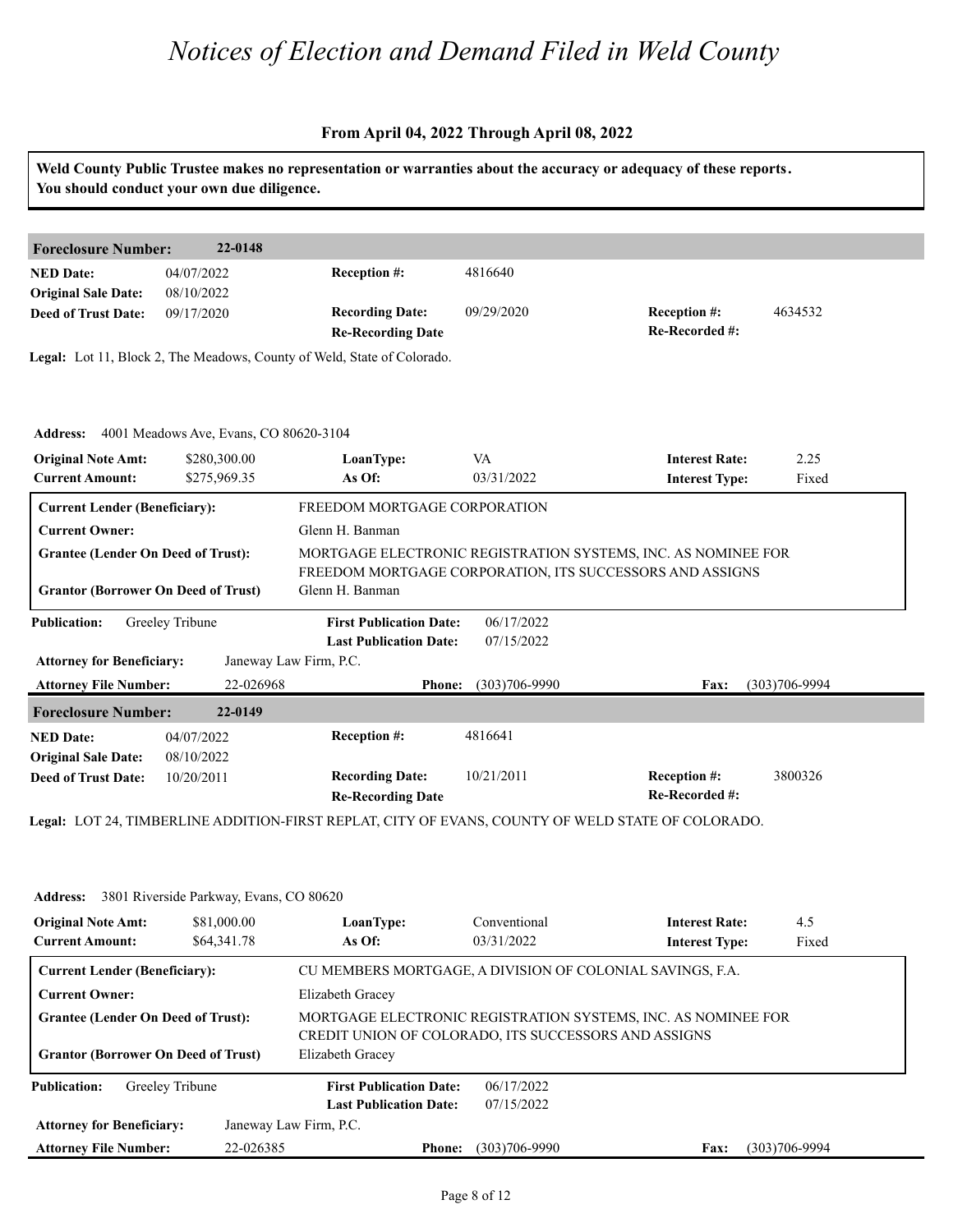#### **From April 04, 2022 Through April 08, 2022**

**Weld County Public Trustee makes no representation or warranties about the accuracy or adequacy of these reports. You should conduct your own due diligence. Foreclosure Number: 22-0150 NED Date: Re-Recorded #:** 11/21/2019 **Reception #:** 4543708 **Re-Recording Date Recording Date: Reception #: Deed of Trust Date:**<br>**Deed of Trust Date: Legal:** LOT 10, BLOCK 3, PARKVIEW, CITY OF GREELEY, COUNTY OF WELD, STATE OF COLORADO. 04/07/2022 08/10/2022 11/08/2019 4816642 Address: 2221 Balsam Ave, Greeley, CO 80631<br>**Original Note Amt: 2250,381.00** LoanType:<br>Current Amount: 2243,979.06 As Of: **IoanType:** FHA **Interest Rate:** 4.375<br> **As Of:** 03/31/2022 **Interest Type:** Fixed **LoanType:** \$250,381.00 \$243,979.06 FHA International results of the set of the set of the set of the set of the set of the set of the set of the set of the set of the set of the set of the set of the set of the set of the set of the set of the set of the se 03/31/2022 4.375 Fixed and the state of the state of the state of the state of the state of the state of the state of the state of the state of the state of the state of the state of the state of the state of the state of the state of the **Current Lender (Beneficiary):** COLORADO HOUSING AND FINANCE AUTHORITY **Current Owner:** Tanya Rochanda D. Orr

| <b>Original Note Amt:</b>                                                               | \$250,381.00    | LoanType:                               | <b>FHA</b>        | <b>Interest Rate:</b>                                                                                                           | 4.375             |
|-----------------------------------------------------------------------------------------|-----------------|-----------------------------------------|-------------------|---------------------------------------------------------------------------------------------------------------------------------|-------------------|
| <b>Current Amount:</b>                                                                  | \$243,979.06    | As Of:                                  | 03/31/2022        | <b>Interest Type:</b>                                                                                                           | Fixed             |
| <b>Current Lender (Beneficiary):</b>                                                    |                 | COLORADO HOUSING AND FINANCE AUTHORITY  |                   |                                                                                                                                 |                   |
| <b>Current Owner:</b>                                                                   |                 | Tanya Rochanda D. Orr                   |                   |                                                                                                                                 |                   |
| <b>Grantee (Lender On Deed of Trust):</b><br><b>Grantor (Borrower On Deed of Trust)</b> |                 | <b>ASSIGNS</b><br>Tanya Rochanda D. Orr |                   | MORTGAGE ELECTRONIC REGISTRATION SYSTEMS, INC. AS NOMINEE FOR<br>PARAMOUNT RESIDENTIAL MORTGAGE GROUP, INC., ITS SUCCESSORS AND |                   |
| <b>Publication:</b>                                                                     | Greeley Tribune | <b>First Publication Date:</b>          | 06/17/2022        |                                                                                                                                 |                   |
|                                                                                         |                 | <b>Last Publication Date:</b>           | 07/15/2022        |                                                                                                                                 |                   |
| <b>Attorney for Beneficiary:</b>                                                        |                 | Janeway Law Firm, P.C.                  |                   |                                                                                                                                 |                   |
| <b>Attorney File Number:</b>                                                            | 22-026787       | <b>Phone:</b>                           | $(303)706 - 9990$ | <b>Fax:</b>                                                                                                                     | $(303)706 - 9994$ |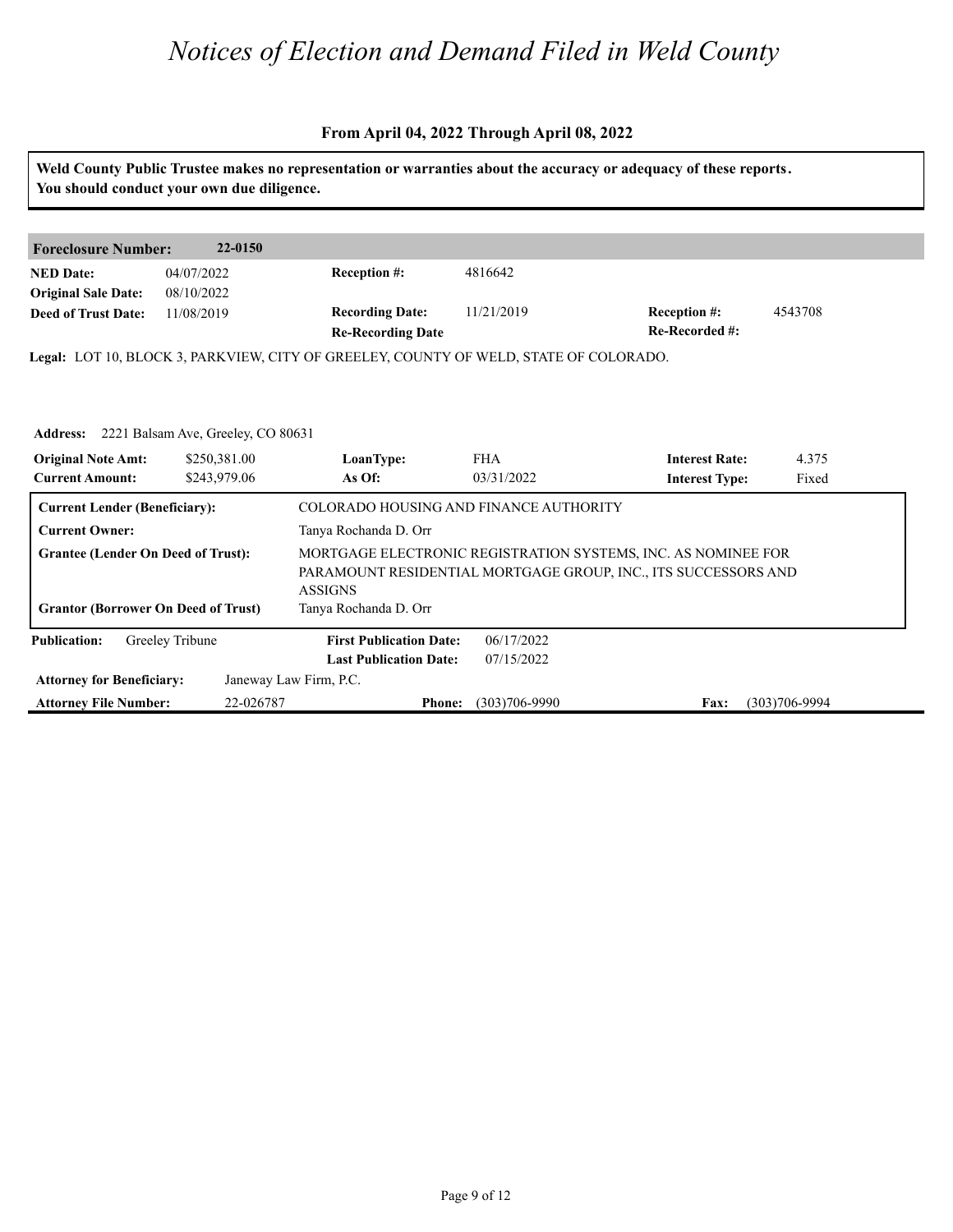#### **From April 04, 2022 Through April 08, 2022**

**Weld County Public Trustee makes no representation or warranties about the accuracy or adequacy of these reports. You should conduct your own due diligence.**

| <b>Foreclosure Number:</b> | 22-0151    |                          |            |                                                                                                         |         |
|----------------------------|------------|--------------------------|------------|---------------------------------------------------------------------------------------------------------|---------|
| <b>NED Date:</b>           | 04/07/2022 | <b>Reception #:</b>      | 4816643    |                                                                                                         |         |
| <b>Original Sale Date:</b> | 08/10/2022 |                          |            |                                                                                                         |         |
| <b>Deed of Trust Date:</b> | 01/19/2006 | <b>Recording Date:</b>   | 01/24/2006 | <b>Reception #:</b>                                                                                     | 3357367 |
|                            |            | <b>Re-Recording Date</b> |            | Re-Recorded #:                                                                                          |         |
|                            |            |                          |            | Legal: THE EAST 50 FEET OF LOTS 18, 19 AND 20, BLOCK 13, IN THE TOWN OF EATON, COUNTY OF WELD, STATE OF |         |
| <b>COLORADO</b>            |            |                          |            |                                                                                                         |         |

| <b>Address:</b>                                     | 117 3RD STREET, EATON, CO 80615            |                                |                                                                                                                                 |                                                                                                                                                                               |                   |  |  |
|-----------------------------------------------------|--------------------------------------------|--------------------------------|---------------------------------------------------------------------------------------------------------------------------------|-------------------------------------------------------------------------------------------------------------------------------------------------------------------------------|-------------------|--|--|
| <b>Original Note Amt:</b><br><b>Current Amount:</b> | \$81,640.00<br>\$65,868.98                 | LoanType:<br>As Of:            | <b>FNMA</b><br>03/30/2022                                                                                                       | <b>Interest Rate:</b><br><b>Interest Type:</b>                                                                                                                                | Adjustable        |  |  |
| <b>Current Lender (Beneficiary):</b>                |                                            |                                | Bear Stearns ALT-A Trust, Mortgage Pass-Through Certificates, Series 2006-2                                                     | THE BANK OF NEW YORK MELLON, f/k/a The Bank of New York, successor in interest to<br>JPM organ Chase Bank, N.A. as Trustee for Structured Asset Mortgage Investments II Inc., |                   |  |  |
| <b>Current Owner:</b>                               |                                            | <b>JAIME E FOOTE</b>           |                                                                                                                                 |                                                                                                                                                                               |                   |  |  |
| <b>Grantee (Lender On Deed of Trust):</b>           |                                            |                                | MORTGAGE ELECTRONIC REGISTRATION SYSTEMS, INC. AS NOMINEE FOR<br>UNION FEDERAL BANK OF INDIANAPOLIS, ITS SUCCESSORS AND ASSIGNS |                                                                                                                                                                               |                   |  |  |
|                                                     | <b>Grantor (Borrower On Deed of Trust)</b> | <b>JAIME E FOOTE</b>           |                                                                                                                                 |                                                                                                                                                                               |                   |  |  |
| <b>Publication:</b>                                 | Greeley Tribune                            | <b>First Publication Date:</b> | 06/17/2022                                                                                                                      |                                                                                                                                                                               |                   |  |  |
|                                                     |                                            | <b>Last Publication Date:</b>  | 07/15/2022                                                                                                                      |                                                                                                                                                                               |                   |  |  |
| <b>Attorney for Beneficiary:</b>                    |                                            | Janeway Law Firm, P.C.         |                                                                                                                                 |                                                                                                                                                                               |                   |  |  |
| <b>Attorney File Number:</b>                        |                                            | 22-027157<br><b>Phone:</b>     | $(303)706 - 9990$                                                                                                               | Fax:                                                                                                                                                                          | $(303)706 - 9994$ |  |  |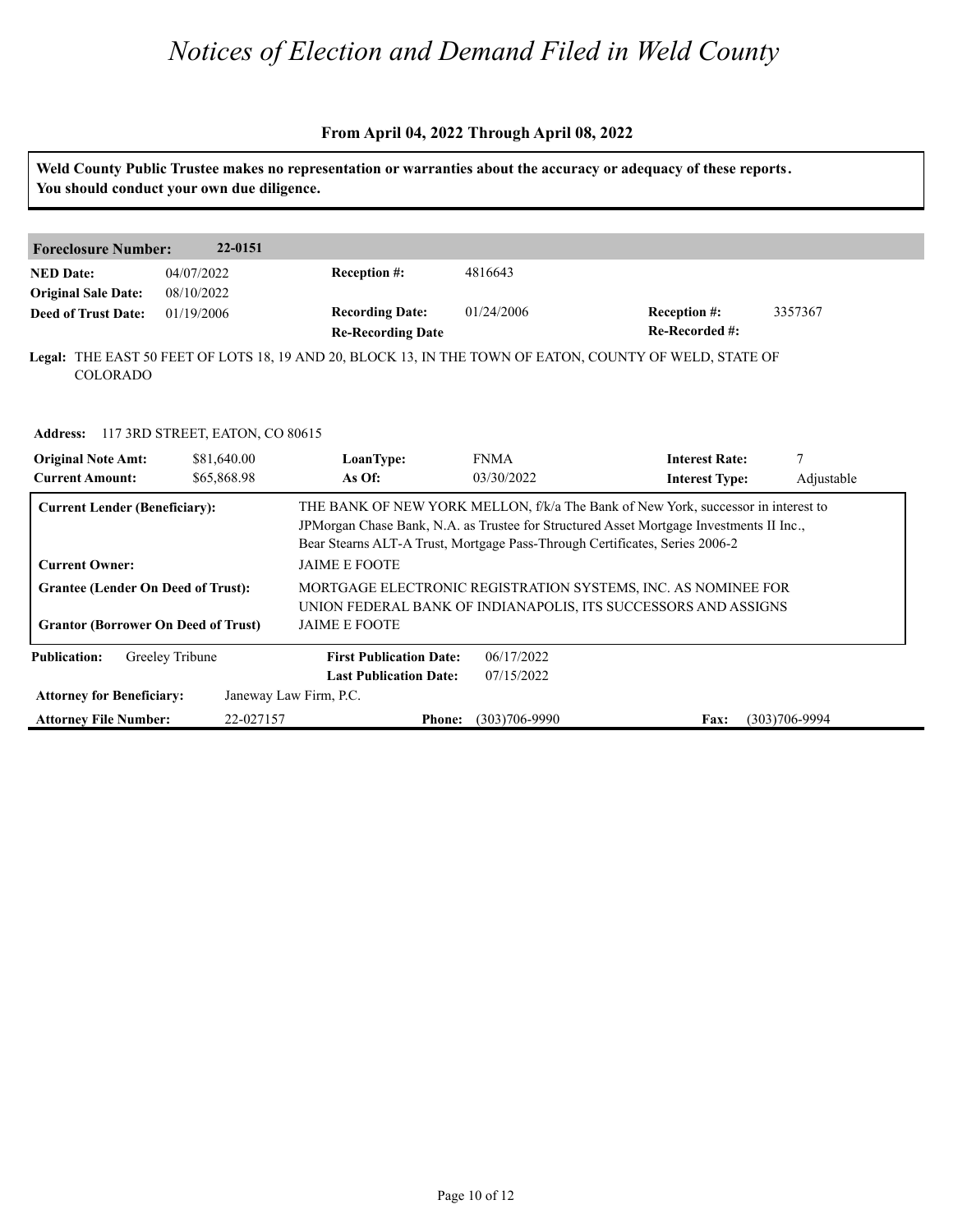|                                                          | You should conduct your own due diligence.             |                                                                                              |                          | Weld County Public Trustee makes no representation or warranties about the accuracy or adequacy of these reports. |                   |
|----------------------------------------------------------|--------------------------------------------------------|----------------------------------------------------------------------------------------------|--------------------------|-------------------------------------------------------------------------------------------------------------------|-------------------|
| <b>Foreclosure Number:</b>                               | 22-0152                                                |                                                                                              |                          |                                                                                                                   |                   |
| <b>NED Date:</b>                                         | 04/08/2022                                             | Reception #:                                                                                 | 4817090                  |                                                                                                                   |                   |
| <b>Original Sale Date:</b>                               | 08/10/2022                                             |                                                                                              |                          |                                                                                                                   |                   |
| <b>Deed of Trust Date:</b>                               | 03/26/2021                                             | <b>Recording Date:</b>                                                                       | 03/30/2021               | <b>Reception #:</b><br>Re-Recorded #:                                                                             | 4698745           |
|                                                          |                                                        | <b>Re-Recording Date</b>                                                                     |                          |                                                                                                                   |                   |
|                                                          |                                                        | Legal: OUTLOT A, GARDEN GREENS, TOWN OF PLATTEVILLE, COUNTY OF WELD, STATE OF COLORADO.      |                          |                                                                                                                   |                   |
|                                                          |                                                        |                                                                                              |                          |                                                                                                                   |                   |
|                                                          | Address: 12124 County Road 32.5, Platteville, CO 80651 |                                                                                              |                          |                                                                                                                   |                   |
| <b>Original Note Amt:</b>                                | \$407,483.00                                           | LoanType:                                                                                    | <b>FHA</b>               | <b>Interest Rate:</b>                                                                                             | 3                 |
| <b>Current Amount:</b>                                   | \$405,380.00                                           | As Of:                                                                                       | 03/23/2022               | <b>Interest Type:</b>                                                                                             | Fixed             |
| <b>Current Lender (Beneficiary):</b>                     |                                                        | COLORADO HOUSING AND FINANCE AUTHORITY                                                       |                          |                                                                                                                   |                   |
| <b>Current Owner:</b>                                    |                                                        | Jimmy Fuentes                                                                                |                          |                                                                                                                   |                   |
| <b>Grantee (Lender On Deed of Trust):</b>                |                                                        |                                                                                              |                          | MORTGAGE ELECTRONIC REGISTRATION SYSTEMS, INC. AS NOMINEE FOR                                                     |                   |
|                                                          |                                                        | CALIBER HOME LOANS, INC., ITS SUCCESSORS AND ASSIGNS                                         |                          |                                                                                                                   |                   |
| <b>Grantor (Borrower On Deed of Trust)</b>               |                                                        | Jimmy Fuentes                                                                                |                          |                                                                                                                   |                   |
| <b>Publication:</b>                                      | Greeley Tribune                                        | <b>First Publication Date:</b>                                                               | 06/17/2022               |                                                                                                                   |                   |
|                                                          |                                                        | <b>Last Publication Date:</b>                                                                | 07/15/2022               |                                                                                                                   |                   |
| <b>Attorney for Beneficiary:</b>                         |                                                        | Janeway Law Firm, P.C.                                                                       |                          |                                                                                                                   |                   |
| <b>Attorney File Number:</b>                             | 22-026554                                              | <b>Phone:</b>                                                                                | $(303)706 - 9990$        | Fax:                                                                                                              | $(303)706 - 9994$ |
| <b>Foreclosure Number:</b>                               | 22-0153                                                |                                                                                              |                          |                                                                                                                   |                   |
| <b>NED Date:</b>                                         | 04/08/2022                                             | Reception #:                                                                                 | 4817091                  |                                                                                                                   |                   |
| <b>Original Sale Date:</b><br><b>Deed of Trust Date:</b> | 08/10/2022<br>01/29/2020                               | <b>Recording Date:</b>                                                                       | 01/31/2020               | Reception #:                                                                                                      | 4562857           |
|                                                          |                                                        | <b>Re-Recording Date</b>                                                                     |                          | Re-Recorded #:                                                                                                    |                   |
| APN# 096116207014                                        |                                                        | Legal: LOT 10, BLOCK 3, WEDGWOOD P.U.D., CITY OF GREELEY, COUNTY OF WELD, STATE OF COLORADO. |                          |                                                                                                                   |                   |
|                                                          | Address: 2003 Wedgewood Dr, Greeley, CO 80631          |                                                                                              |                          |                                                                                                                   |                   |
| <b>Original Note Amt:</b>                                | \$216,015.00                                           | LoanType:                                                                                    | <b>FHA</b>               | <b>Interest Rate:</b>                                                                                             | 4.5               |
| <b>Current Amount:</b>                                   | \$212,826.57                                           | As Of:                                                                                       | 03/21/2022               | <b>Interest Type:</b>                                                                                             | Fixed             |
| <b>Current Lender (Beneficiary):</b>                     |                                                        | COLORADO HOUSING AND FINANCE AUTHORITY                                                       |                          |                                                                                                                   |                   |
| <b>Current Owner:</b>                                    |                                                        | Kyle Joseph Rigli                                                                            |                          |                                                                                                                   |                   |
| <b>Grantee (Lender On Deed of Trust):</b>                |                                                        |                                                                                              |                          | MORTGAGE ELECTRONIC REGISTRATION SYSTEMS, INC. AS NOMINEE FOR The                                                 |                   |
| <b>Grantor (Borrower On Deed of Trust)</b>               |                                                        | Home Loan Expert LLC, ITS SUCCESSORS AND ASSIGNS<br>Kyle Joseph Rigli                        |                          |                                                                                                                   |                   |
| <b>Publication:</b>                                      | Greeley Tribune                                        | <b>First Publication Date:</b><br><b>Last Publication Date:</b>                              | 06/17/2022<br>07/15/2022 |                                                                                                                   |                   |
|                                                          |                                                        | Janeway Law Firm, P.C.                                                                       |                          |                                                                                                                   |                   |
| <b>Attorney for Beneficiary:</b>                         |                                                        |                                                                                              |                          |                                                                                                                   |                   |